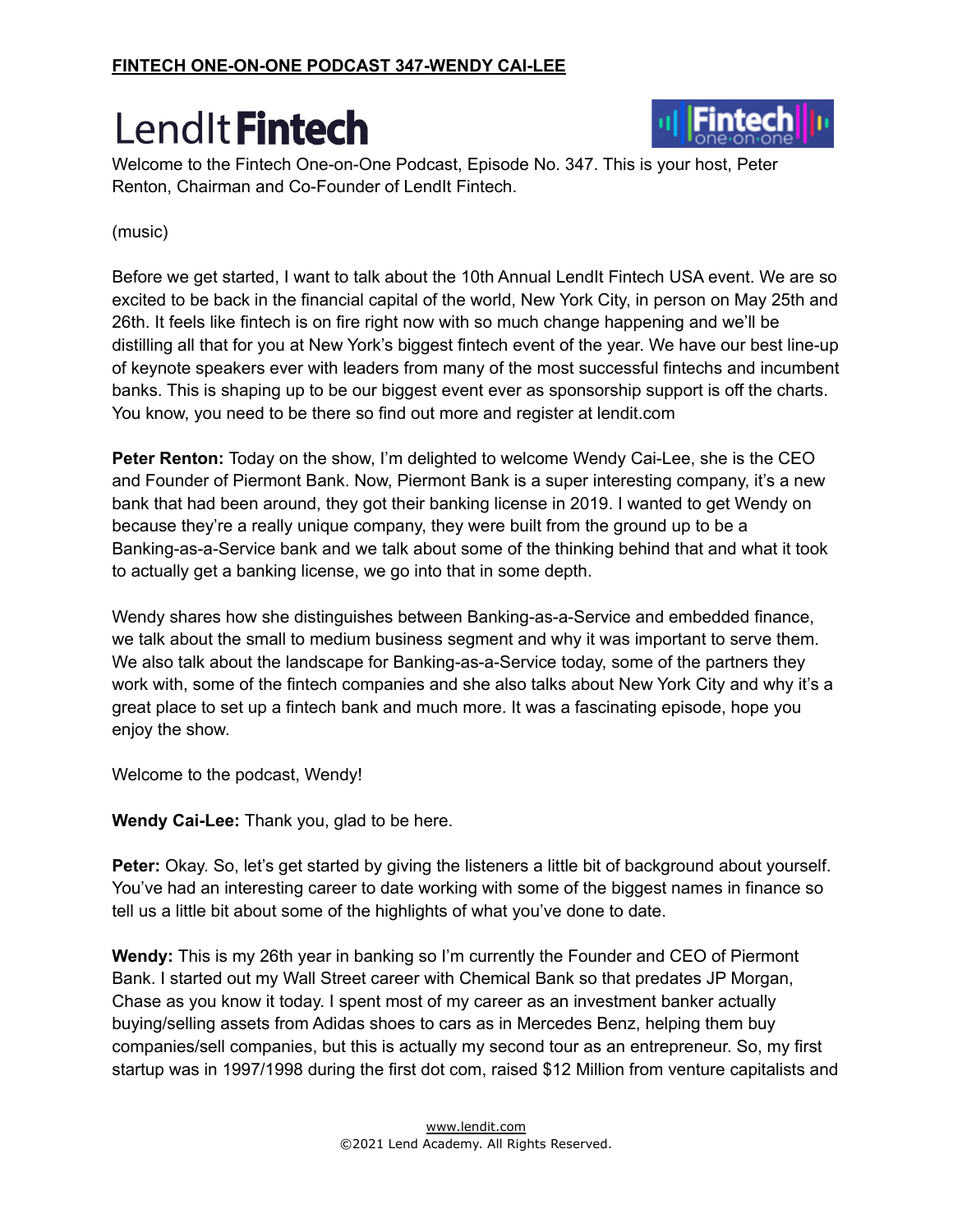

sold the startup back to my investors and the investor actually took it IPO on the Hong Kong market.

#### **Peter:** Wow!

**Wendy**: Yes, I know. It's 20 years later, I launched Piermont so it's a bit of an unusual career where normally you see people, either have, you know, started their career with larger institutions or their entrepreneur, but I have done big banks, entrepreneur, startup going back to a very large company like a Deloitte for ten years only to start another bank 20 years later.

**Peter:** Right, right, okay. So, let's talk about that then let's talk about the starting of Piermont Bank, tell us a little bit about the founding story there.

**Wendy:** So, the genus of building Piermont was actually really, really simple, it wasn't anything like I had an epiphany or something, but it was really two things. One is seeing the impact fintechs were having on consumer banks and how quickly they were able to take market share from existing financial institutions and how the user experience was readily evolving. Secondly was my thinking they are thinking that if it wasn't going to happen or impact commercial banks, we'll be kidding ourself, right, so it's really a matter of when and how and secondly, it was about really seeing that banks, traditional banks, become less and less relevant to the demographic that we're trying to serve.

So, in my case, in the last ten years the specialty is around what we call SMB market, small to mid-sized companies and if you look at the commercial banking products and the way that…from a UX standpoint, it is just becoming less and less appealing and relevant to the audience. And so, those were the two main reasons, the driving reasons to building Piermont so basically, I ask myself if I have a blank slate, how would a commercial bank look today so that it is relevant, right, to that SMB demographic.

**Peter:** So then, you know, there's obviously a lot of ways you can start a bank, you could kind of start a neobank and use a partner. But what you did, you decided to actually get a banking license right off the bat. Tell us about the thinking behind that.

**Wendy**: As you probably can guess, that's much harder, right.

#### **Peter**: Yes.

Wendy: It's a lot more capital intensive, a lot more compliance intensive, etc. so the thinking really was that if I'm going to build something that's really able to be relevant, what's the most important thing? It's products, right, so if I don't have control over ability to actually develop banking products then my ability to really stay relevant and serve the end demographic it's going to be limited. So, I have to make sure that I find a banking partner, a regulator banking partner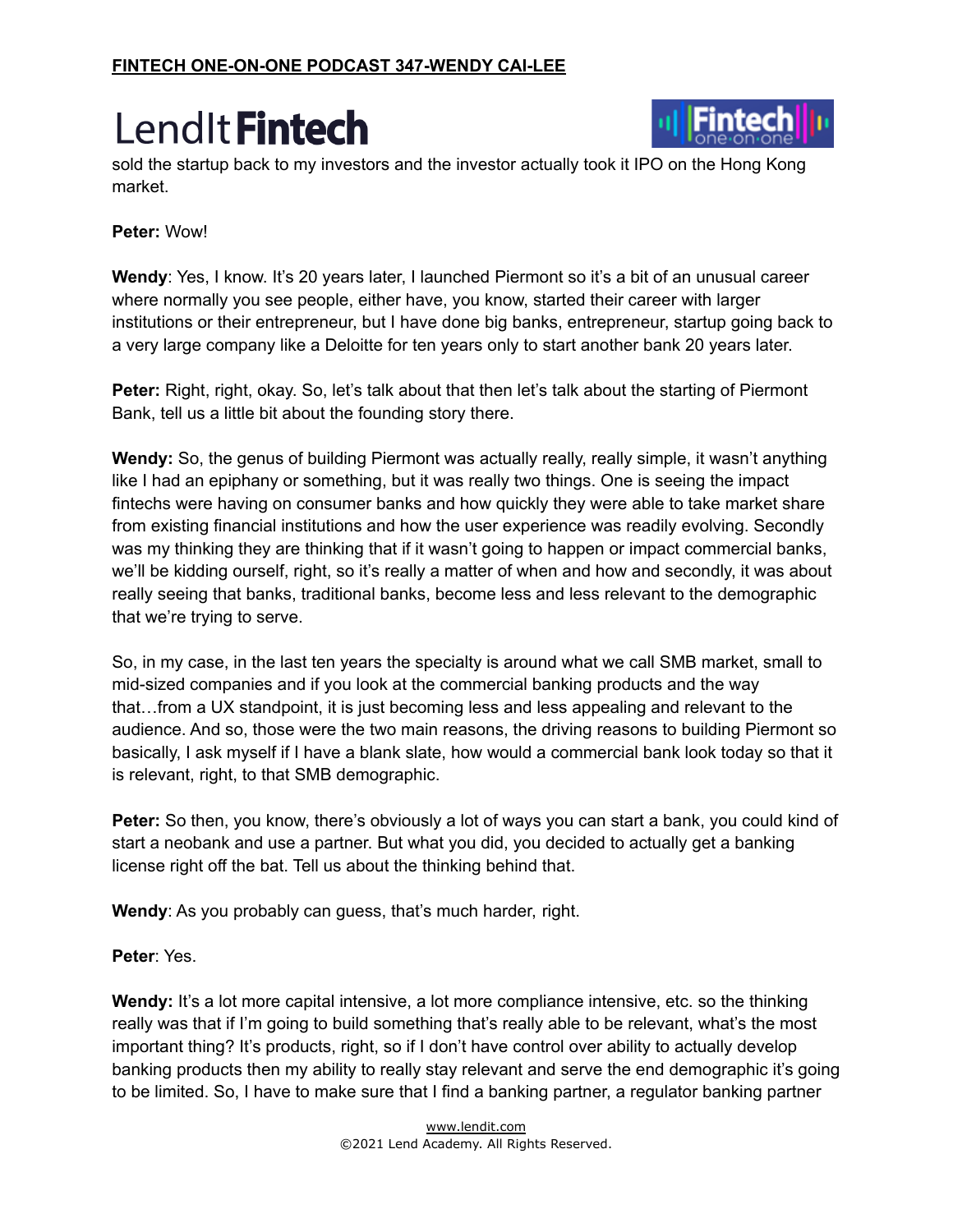

who's willing to develop products or support products in the way that I need that to be. I didn't I want to leave my fate, in another bank, sort of being in another person's hands, so to speak.

Secondly was cost of funding so, Peter, if you think about where we're headed, right, BaaS, we'll get to that later, Banking-as-a-Service or embedded finance, right, so to me BaaS and embedded finance are related, but they're not the same thing, people are using them interchangeably so, again, we'll get to that. To truly get to good Banking-as-a-Service or embedded finance is about lending. Right now, everything is still staying in the realm of cash management, payment solution, right.

Lending, especially when it comes to commercial lending, that's still the sweet spot for the banks, for the existing regular banks primarily because of the cost, cost of funds because once you're a regulator bank we're insured by the FDIC, the cost of funds is much cheaper than the neobanks' ability to actually structure these real credit products. So, those were the two main reasons why I said, okay, you know what, I will spend, make the investment, more time, stress as well as capital to get the charter first and build a true fintech bank, basically.

**Peter:** Right. And so, tell us a little bit about that process because I read somewhere that you were the first state chartered bank in New York for almost a decade. So, tell us a little bit about what that process was like.

**Wendy:** I don't recommend that for anyone (laughs), the process. Surprisingly, I will say that it depends on the regulatory agencies and depends on the teams that you're working with at that particular agency, you'll be surprised how supportive they can be. So, we actually received conditional approval for charter with the OCC, we received conditional approval from the FDIC, we end up at New York state because we end up with a team who really understands what the whole genesis of building Piermont meaning that, okay, here's the traditional banks and they do what they do, here are how the markets have evolved, right. So, instead of trying to figure out how to go regulate all these fintechs, let's figure out how we can support a charter bank to do what is needed to serve the clients so when they said that to me, I was like okay, we can do this.

So, we went with New York and they got us to opening in lightning speed basically, it was actually great. With that said, you do need actual banking experience to be able to go through that process because they require, for example, extent of number of policies so I remember when we went to get our charter, when we submitted an application it was 364 pages long. Now, Peter, you tell me which fintech actually put forward something to their investor or stakeholder that's 364 pages, right, no one is going to read it, but to get a charter, you need so many different types of policies in place, procedures and total cost so you do need that banking experience.

**Peter:** Right, right, okay. So, tell us a little bit about your product offerings, maybe you can describe the different products you offer.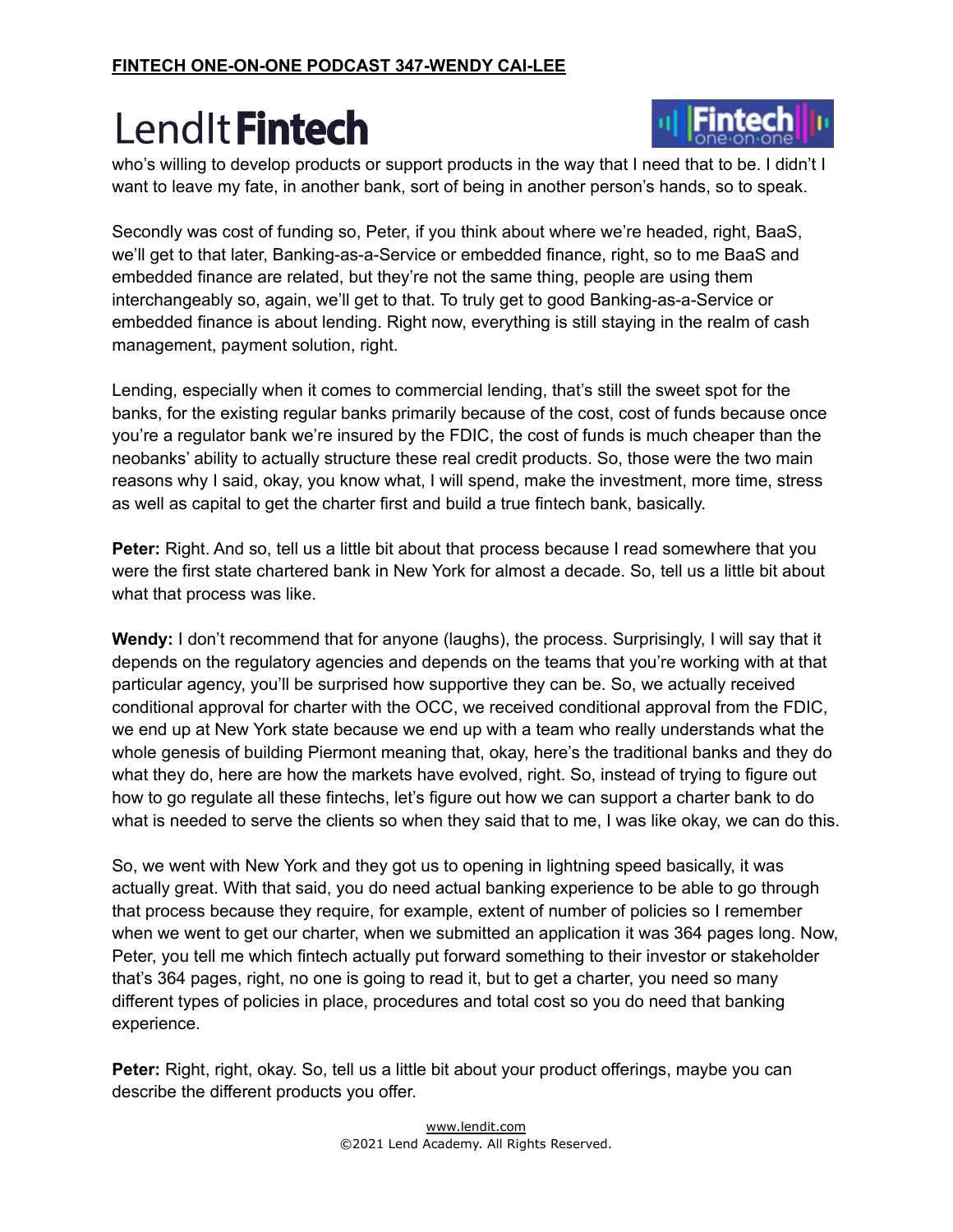

**Wendy:** As mentioned earlier, for us it's built to focus on the SMB demographic, small and mid-sized companies, whether they're fintech or not, that's our specialty. So, from cash management to payments to lending and lending is really our sweet spot, we know credit really, really well and I put together a team of bankers who's been doing various different types of industry lending for many, many years and that is so critical to be able to structure these products.

So, we don't do retail business actually so we focus on, like I said, only commercial banking products and we target…our specialty are the few different industry verticals so from real estate to fintech to tech in general to healthcare, healthtech so that's our specialty, but essentially anything that you can ask for or exist in commercial banking, we have it. So, we have a full banking charter no different from a B of A, we can even do trust business, if we so choose.

**Peter:** Okay. So, what you're focused on is really Banking-as-a-Service, why don't you talk about Banking-as-a-Service, how do you define it and maybe you can even talk about how you differentiate it from embedded finance. let's just start there.

**Wendy:** At Piermont, we look at Banking-as-a-Service as another delivery channel, another interface that we use to do customer acquisition and customer servicing so we can do it direct or we can do it through Banking-as-a-Service. In that regard, we have partners like Treasury Prime, like Unit, who was recently announced, where either the fintechs come to us or go to them, doesn't matter, we onboard the fintechs, we support the fintechs through that direct integration, so to speak, right, but we can also work with the fintechs directly, if they so choose. We have large clients like a Prime Trust who does not integrate through Treasury Prime or Unit, we process literally millions of transactions for them each month so to us, we are pretty agnostic when it comes to APIs because, you know, if you think about just that three-way relationship which is Banking-as-a-Service, right, the fintech, the API, the tech partner and the bank.

Every fintech has a different tech stack, does that make sense, it depends on their maturity so you have a tech…..I'm going to pick someone who we don't work with right now, but take a Robinhood or Chime, their tech stack is very different from someone who just came out of their beta so, therefore, they may or may not need additional layer in terms of a treasury finance unit. So, we choose to work with the best that's why we partner with those two so because they provide a different type of expertise so we're trying to do a completely API-agnostic offering to the fintech.

So, let's say, Peter, you have a fintech, depends on how well your tech stack is then we'll tell you what you need, you want Treasury Prime, you may need Unit, you may not need any one of them, right, because that's the most important thing I think for a fintech. At the end of the day, for them it's speed to scale, right, to get the market share, secondly, eventually it's to monetize that and then early on, even if they're not being asked to turn a profit very quickly is that the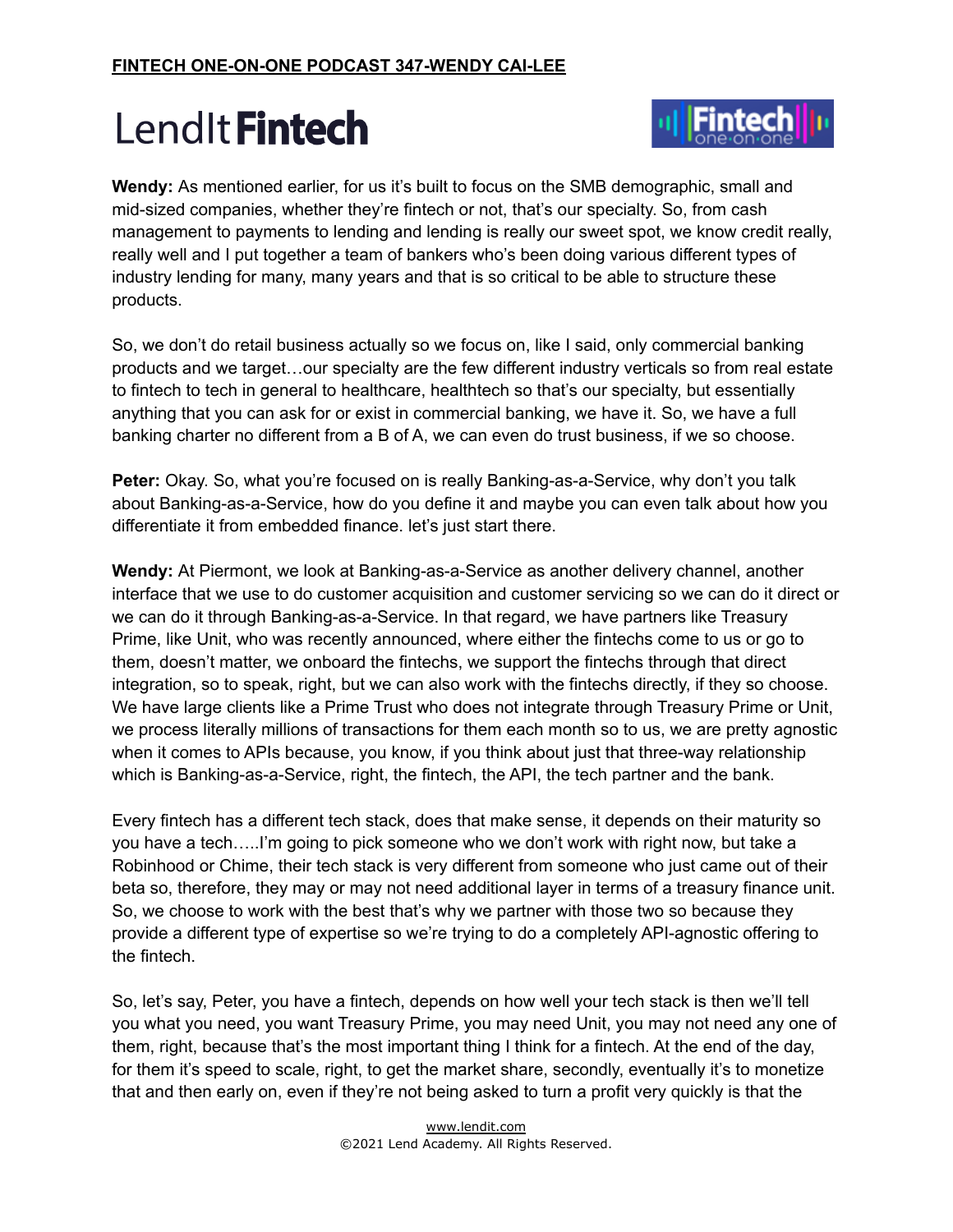

longer they can preserve their cash position, the more revenue they can generate, the most sustainable they can grow, right. So, if you don't need to have a revenue share structure, why would you put yourself in that position. So, providing that agnostic platform is, I should say, choices of the fintechs is important.

**Peter:** Right. right. So, do you also work potentially with other banks who don't have sophisticated, you know, technology, they want to maybe stand up some sort of SMB product that they don't have, is that sort of what you do as well?

**Wendy**: Yeah. So, on the lending side, we do so we are able to generate …….in 26 months, we have grown from zero to \$370 Million serving thousands of business enterprises. So, there are situations where the business, the commercial entity, is larger than others where they need a larger loan size so we actually support other banks by asking them to share. So, we'll take the lead, we'll do the origination and we'll let them come in and take a piece of it..

**Peter:** Okay, interesting, interesting. I think we're pretty clear about the Banking-as-a-Service piece. How do you differentiate that from embedded finance?

**Wendy:** Embedded finance is something that's been around for a long time. I think in today's fintech ecosystem, I would say differentiate Banking-as-a-Service to embedded finance is truly about financing, credit, lending, that's what we're looking at and Banking-as-a-Service today is primarily cash management meaning your checking account, your savings account, your payment solutions, your debit cards and credit cards. To get to truly embedded finance is figuring out how to do lending, how to support growth of these end customers to actually giving them financing products so whether that's term loans, lines of credit, lending for their receivables, right.

In these days, I think that the way more digital oriented companies, they don't carry inventories and their receivables the same way anymore so can banks or your partner banks create lending products that's reflective of your end audience, how they get paid, how they need to get paid and how they pay vendors so that's embedded finance. And then, ultimately, I think that for embedded finance to be successful, it's the ability to create and develop new products, new banking products and Banking-as-a-Service as we know it today, does not do that.

#### **Peter:** Right.

**Wendy:** Right now, it's about okay, you have….. in some cases, the banks are playing a pretty anonymous role, they're just lent a charter, they're lending your FDIC insurance, that's not really embedding finance into your system, that's just pass through I guess, Peter, that's one way to put it, right.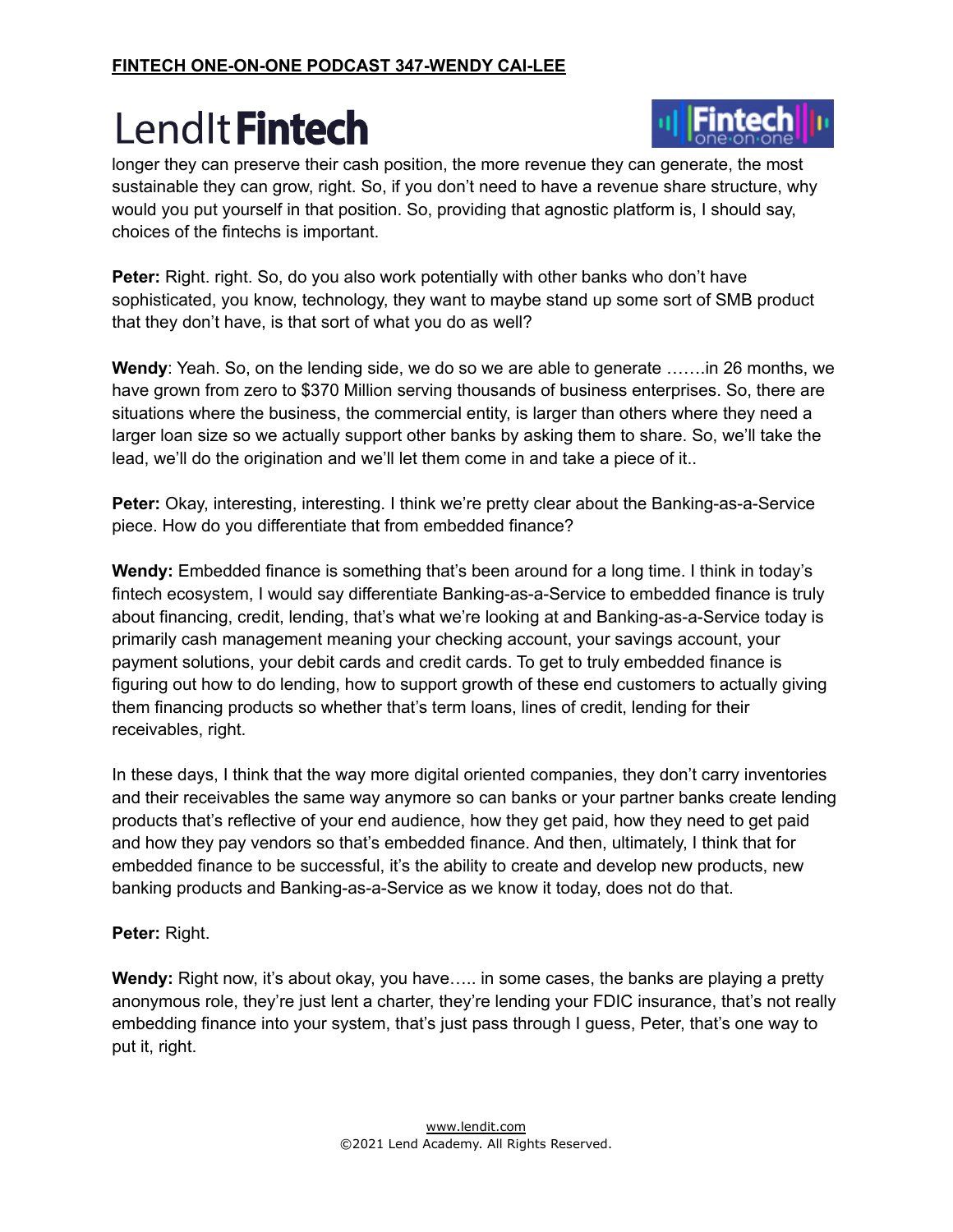

**Peter:** There obviously is talk in Washington about that very model which is a topic for another day, but I want to talk about the typical loans that you're offering here because you're obviously working with a bunch of different clients here who have different requirements, like what is the typical loan size, what is the typical loan terms that you're dealing with here?

**Wendy:** It depends on the type of loans. So, we have your more traditional business like commercial real estate, we also provide lending to the fintech ecosystem so that's more working capital. We also do receivables lending, right, so let's say Peter, Inc. generates \$2 Million of receivables meaning that your client owes you \$2 Million a month. So, before you get all paid, can the bank extend you a line of credit against that so you get some cash in your hands to create or buy more inventory, as an example, and generate more business so that's receivables lending.

And further to that I think, especially in the fintech ecosystem, you need a bank who knows how to do cash flow lending. Essentially, it's not looking at history but looking forward, but what the business can generate so that all requires a lot of true credit experience to structure these products so we do all that so term loan, line of credit, cash secure, cash flow lending, receivables lending, lending against inventory .

**Peter:** Okay. Now, I just want to be clear you're not, like people are coming to Piermont Bank directly or are they, these are coming in through your clients. Is that correct?

**Wendy:** Yes, so it's both. So, we have bankers who are generating these relationships directly.

**Peter:** Okay.

**Wendy:** We also have referrals coming through our Banking-as-a-Service platform as well and then the fintechs that are our clients, the bank's clients or past clients. They themselves need also financing and capital The other thing we do is also we do capital core lines so we actually finance the private equity firms and the venture capital.

**Peter:** Interesting. So, the \$370 Million you referenced earlier, where are you getting the capital for that? Are you a deposit taking institution as well and you're attracting capital that way or is it through other sources?

**Wendy:** So, for a regulated banking institution there's capital which you generate, like fintechs we raise capital, right, so it's investors' money. The deposits are our liabilities basically so we also generate a lot of deposits, we're FDIC-insured and that's why I think early on when you and I discussed why did I go get a charter first. Getting the FDIC insurance allows me to generate a much more robust and cost-efficient deposit base so that I can lend more money out to small businesses.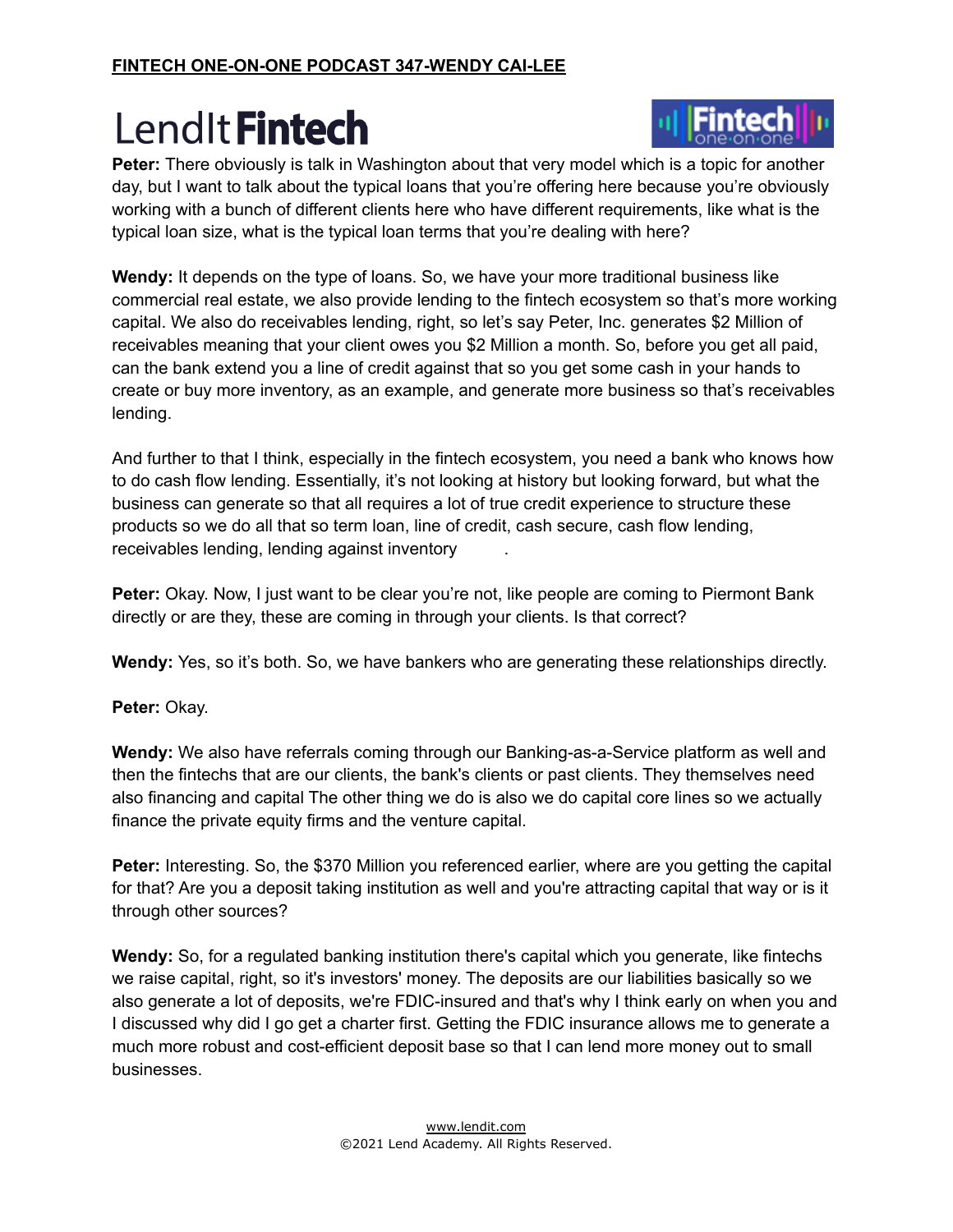

**Peter:** Okay, okay. And so, then the \$370 Million, is that your loan book today or like I'm trying to set a sense of the scale you guys are at, maybe talk about that and the size of the company employees-wise and that sort of thing.

**Wendy:** Going back to your other question, so total equity capital, we have raised over \$80 Million which is wonderful, that's how fintechs understand it, right, round A, round 2, right, series A, series B. The \$370 Million is what's the bank's assets is so that's a combination of loan portfolio as well as our deposit portfolio.

**Peter:** Right, okay. As far as the size of your team, can you give us some sense of that?

**Wendy:** It changes literally every day. So, we are about 35 as of this morning, we're looking to add another 12 people to the team this year.

**Peter:** Okay, excellent, excellent. I'd love to sort of step back and talk a little bit about the competitive landscape for Banking-as-a-Service because while you're somewhat unique, there are plenty of companies offering what they call Banking-as-a-Service, you've taken a slightly different approach to many really focusing on the SMB side, but tell us a little bit about how you view the competitive landscape.

**Wendy:** As of today, I don't know, I think you've got at least over 70 banks out there doing or dabbling in some sort of Banking-as-a-Service, but I would say that you probably can name about a handful literally, as in the fingers, (laughs) a handful of banks who can do Banking-as-a-Service really well meaning that does a main business, meaning they have transformed their existing bank to focus on Banking-as-a-Service. It's a meaningful portfolio and contributor to their net income.

Where Piermont differs is that we're literally the only bank that's built for this because all the other BaaS, so called BaaS, bank players out there, there's already an existing bank meaning they've been around for a long time. They were either at one time a savings & loan or a community bank where they pivoted to this business so when I started Piermont, we designed our tech stack, our process, our procedures. We, essentially, overhauled that to build it like a fintech so that we can run as fast as a fintech, as fast so we behave no different from the fintech clients, does that make sense, because we're one ourself, but from a technical capability standpoint, we are a lot more efficient and we don't have those legacy burden.

So, really quick, Peter, is that you can go out and find a lot of good technology, you can go integrate with someone like a Treasury Prime or Unit, right, but if your deposit operations department, you've loan operations department, they're still the traditional bank. How fast do you think we'll go because you still them to put that deposit, you still need them to put the loan so being able to have a complete fresh design of how the product is delivered is the biggest differentiator.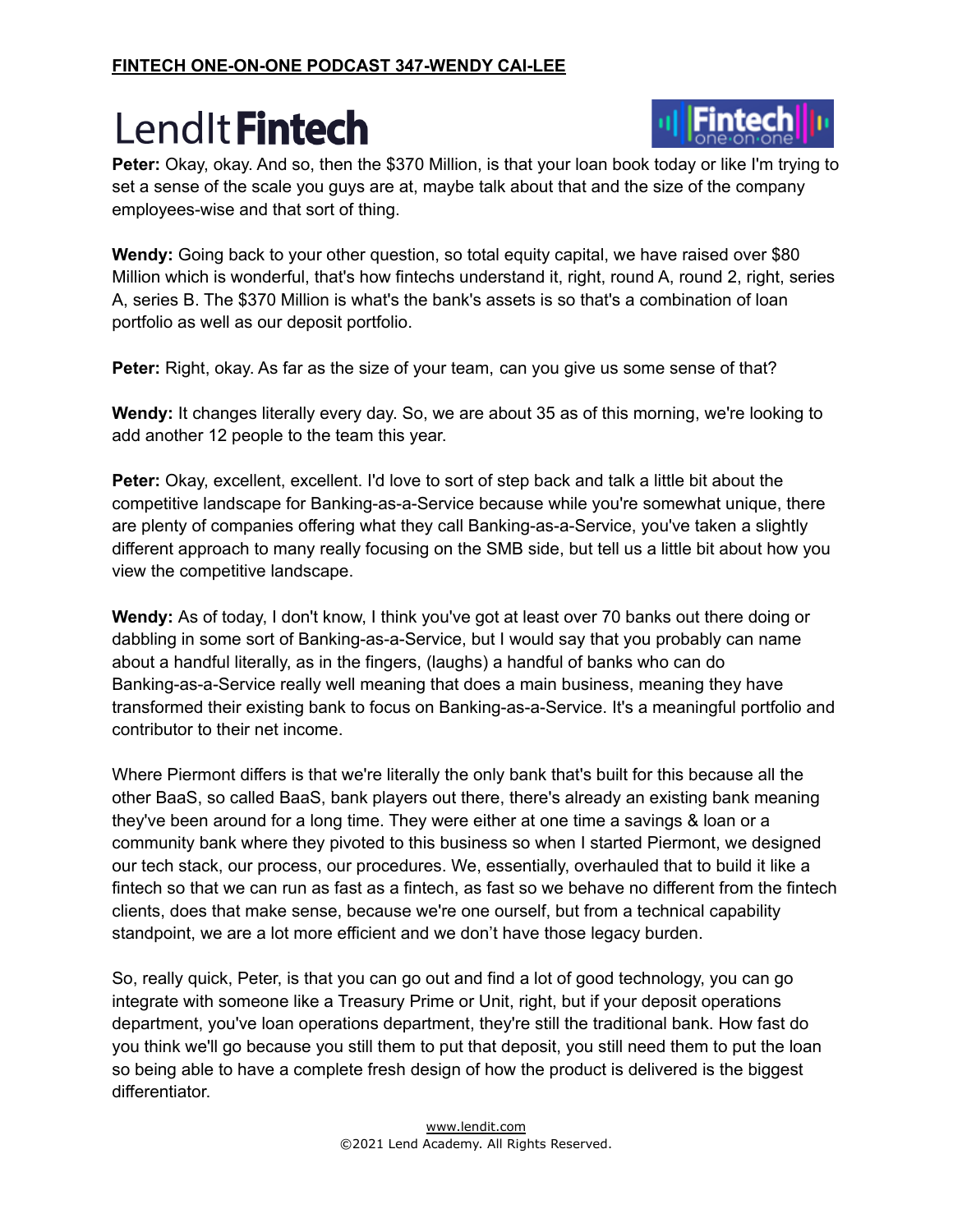

**Peter:** Right. Let's talk about that then, so the product being delivered, obviously, small business lending has made a fair bit of progress particularly in the last couple of years where obviously we all went through PPP and people realized, oh, you could actually do, generate a loan online, many banks and traditional lenders were very resistant to do. So, tell us a little bit about how you approached the experience that a loan applicant is going to go through and how you automate that process, what sort of approach to underwriting and that sort of thing.

**Wendy:** Well, we did a re-design before we even went to the application, it's really putting ourselves in the clients' shoes which is not hard because I always tell my team that this is one product that everyone is a customer, everyone is a user, right, so what don't you like about it which is the repeated ask of driver's license six times. Why, if I already have a checking account, why do you need my driver's license again. I know it's something that's very rudimentary, but that improves the speed of the process so that's one thing, really re-engineer the entire process and the user experience.

Secondly is actually designing the credit product itself by industry because every industry is different because we can call them also our business, but a small business in the import/export company, let's say a small business that manufactures your shirt versus a microphone, very, very different. They have different seasonality, they have different reliance in terms of vendors, suppliers so being able to structure credit products by industry, overlay the industry expertise is a driving success story here, right, so it makes it more, again, relevant to the small business.

**Peter:** So, you're based in New York, I'd love to kind of get your sense on, I mean, do you have a hybrid model when it comes to people working at an office or at home. Just talk about New York because I feel like New York City, people wrote off New York City at the start of the pandemic so New York City is done, it's never going to come back. The sense I'm getting from the people I speak to is it seems like New York City is actually coming back stronger than it was before, particularly when it comes to fintech, what's your thoughts on that?

**Wendy:** It is absolutely true so if you're sitting in my shoes or my equivalent, if you are looking to hire good talent, you are looking to do, you know, just over lending you'll know that New York has completely gone to pre-pandemic level in terms of resources and even rent so we're headquartering in midtown New York, Piermont itself, we have a hybrid model, it's permanent so it's not even oh, we'll do this for now and see what happens so it's Monday to Wednesday we're in the office, Thursdays and Fridays everyone has the choice of working remotely or they can come in. So, we have a decent population of what I call the "younger thinkers," especially on the Banking-as-a-Service side, our innovation banking, they live in the city, right, they're whole social life is in the city so they come into the office every day, very flexible.

We also have opened up recruiting in other geographic areas so we do understand, have seen that there's been migration that has taken place, right, people have a base at other large cities.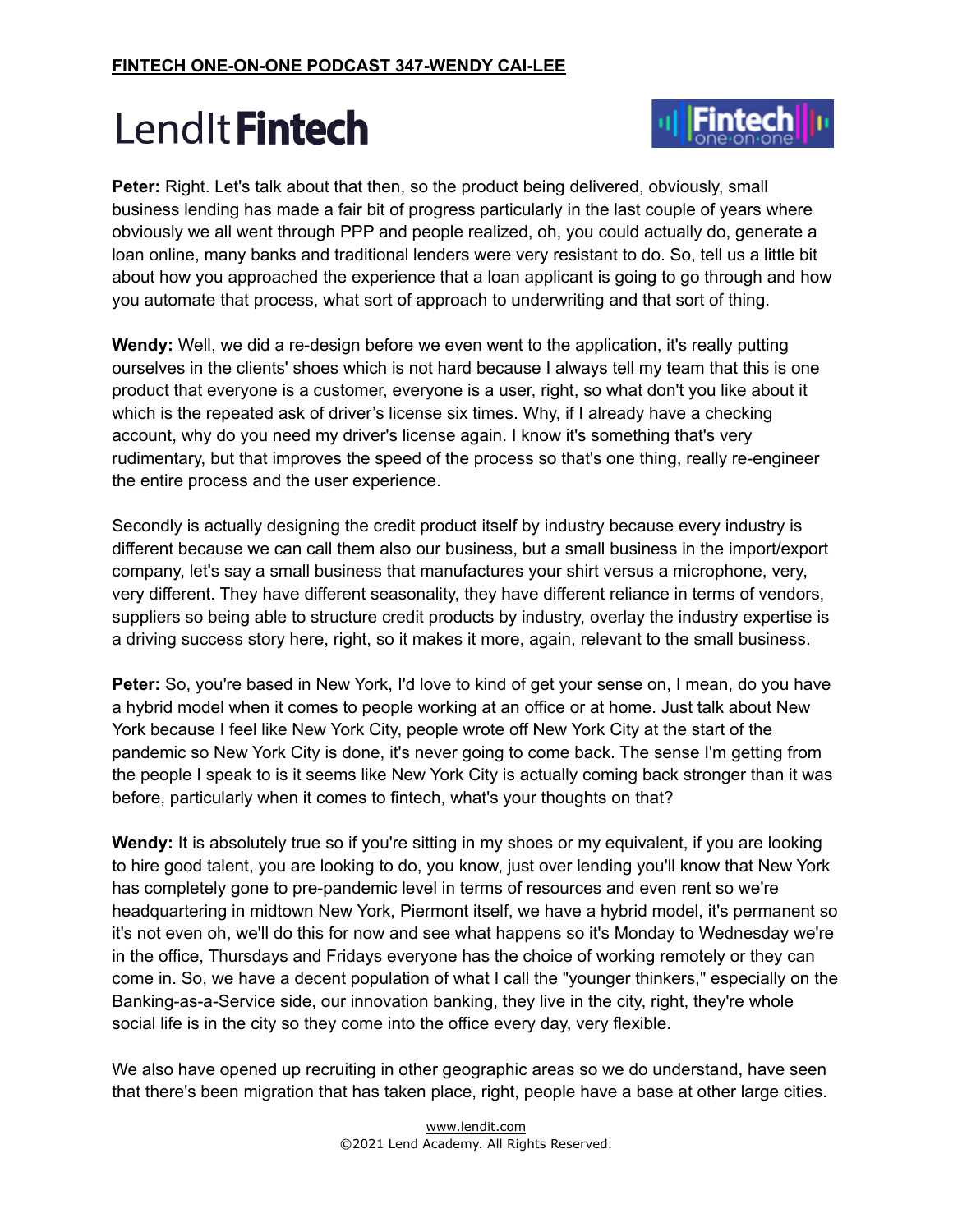

Ultimately, I think that, Peter, going back to some of the topics that we discussed earlier about differentiating BaaS and embedded finance, soon enough we will see some convergence that will take place, convergence between the fintech and the bank because it's not one to take over the other. It's really about finding..... I think running any good financial institution is finding the best formula into the man and machine, right, because there are certain things that are hard to algorithm, hard to digitize. For example, just the user experience, therefore, I think now as we see more and more convergence taking place you've got those takeaways, the fact that think about where you can find the best talent, financial services talent, New York.

**Peter:** The financial capital of the world, it's going to remain that way for the foreseeable future, I'm guessing. So, I wanted to ask about crypto, are any of your clients sort of asking about that? What are your thoughts about providing crypto-type services?

**Wendy:** So, we actually do have crypto clients, we have crypto clients that are direct as well as through Banking-as-a-Service. You know, honestly, that's one thing that I claim no expertise on, I think it's still truly evolving and the regulators are certainly paying close attention to it, right, from SEC to FINRA to OCC to FDIC, I think all the agencies are looking at how to best work with crypto businesses, right. Do you regulate them, how do you regulate them and what kind of guidelines you provide So, personal view is that it's not going anywhere, but what form or shape that it will not only stay, but actually scale and be sustainable, I think that's a question.

**Peter:** Yeah, yeah, for sure, okay. Let's wrap up with I'd love to kind of get your perspective on how do you sort of view Banking-as-a-Service and, you know, is this the way most banking will be done do you think in the long term? Maybe you could say, what's your vision for Piermont and what's your vision for Banking-as-a-Service in general?

**Wendy:** For Piermont, we pride ourself being the hybrid, right, being a challenger bank, a neobank, whatever you want to call us, with actual banking license. I told my team that can't you just try to fill a commercial bank like what TESLA has done for the automobile industry. Think about it, before TESLA came around, how automobile industry, how they're built, how they innovate, right. I used to go tot he Detroit Auto Show every January because GM and Ford were my clients when I was at Deloitte, every year you have prototypes, very cool stuff, but it's a cool design, may improve fuel consumption by a mile or two, perhaps I'm not giving them enough credit, but not until TESLA came around, how cars are marketed, sold, distributed, driven, it changed the whole thing. So, I keep encouraging and motivate my team is that keep thinking